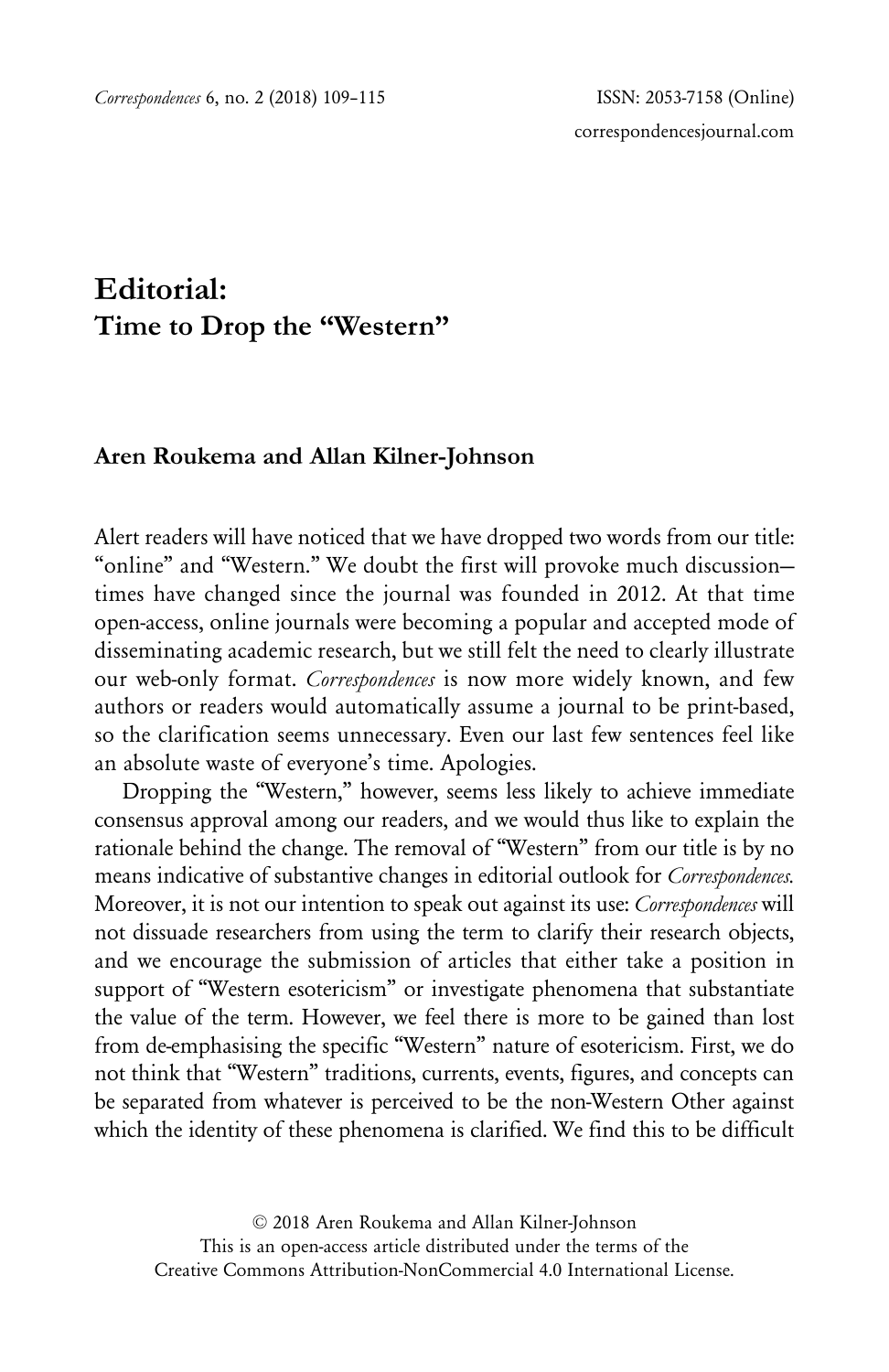across all periods of history, but particularly the present. Second, and related to this, the formation of "Western" identity has occurred in the context of political and ideological motivations which we see no reason to perpetuate. Third, while the addition of the "Western" to "esotericism" has been used to successfully clarify the academic methodologies of the field, we argue that as a maturing research field, the study of esoteric phenomena no longer requires an implicit connection between historicist methodology and the denominative "Western."

We will shortly expand on these points, but first a brief review of the history of the term "Western esotericism" and the debate surrounding its usage. The adjectival Western was appended over the course of the 1990s as scholars attempted to establish a critical research field that eschewed essentialist approaches in which the specific and the particular are seen as mere adumbrations of perennial absolutes underlying existence, rather than historical, cultural, or sociological phenomena in their own right. As Wouter J. Hanegraaff recalls, the change was emblematised in the decision by the editors of *ARIES* to change the journal's title from a journal of "*l'esoterisme*" to one of "Western esotericism" when relaunched by Brill in 2001.1 "Western" thus became, as Egil Asprem notes, "a marker of *specificity* rather than…a geographical index term."2 This is not, of course, to say that the term did not have geographical and historical associations, and beginning in the late 2000s scholars including Kennet Granholm and Marco Pasi began to question the relationship between geo-specification and methodology, noting the complex global interrelationship of esoteric traditions, particularly in modernity.<sup>3</sup>

A full survey of the debate since that point is not practical for an editorial, but a quick review of the discussion that has taken place just in the pages of *Correspondences* is illustrative of remaining problems of definition and continuing lack of consensus in the field. In "Beyond the West: Towards a New Comparativism in the Study of Esotericism," Egil Asprem emphasises the importance of specific, cultural-historical research, but argues that similarities in how particular traditions have arisen in various geographical

<sup>1</sup> Wouter J. Hanegraaff, "The Globalization of Esotericism," *Correspondences* 3, no. 1 (2015): 56–57.

Egil Asprem, "Beyond the West: Towards a New Comparativism in the Study of Esotericism," *Correspondences* 2, no. 2 (2014): 8.

Kennet Granholm, "Locating the West: Problematizing the Western in Western Esotericism and Occultism," in *Occultism in a Global Perspective*, ed. Henrik Bogdan and Gordan Djurdjevic, 17-36 (London: Acumen, 2013); Marco Pasi, "Oriental Kabbalah and the Parting of East and West in the Early Theosophical Society," in *Kabbalah and Modernity: Interpretations, Transformations, Adaptations*, ed. Boaz Huss, Marco Pasi and Kocku von Stuckrad, 152–66 (Leiden: Brill, 2010).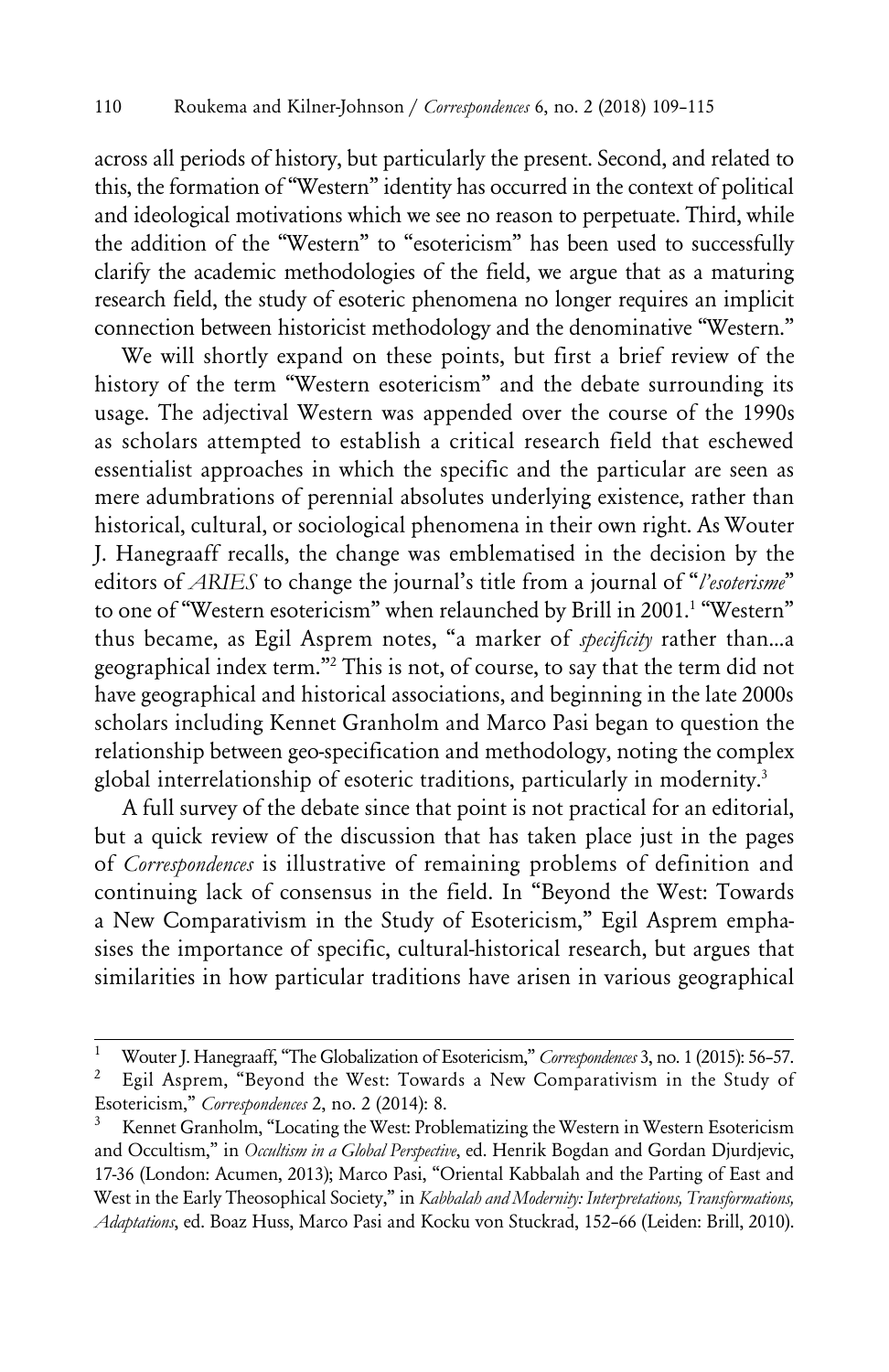loci call for "a comparative study of esotericism on a truly global rather than a narrowly conceived 'Western' scale," echoing Granholm's 2010 call to dispense with the adjectival Western.4 Hanegraaff responds to this in the next issue in "The Globalization of Esotericism," where he acknowledges the political and ideological problems that stem from the adjectival Western (63), and agrees that "Western esotericism" has become a phenomenon with global implications (86), but maintains the original motivation behind the term, arguing that the adjectival Western remains necessary for "not theoretical but *methodological* " reasons, helping to ensure specificity over essentialism (80–83). In their introduction to the recent special issue on "Ethnographies of the Esoteric," Susannah Crockford and Asprem recognise the theoretical limitations faced by a field of academic study rooted principally, although by no means exclusively, in historiographic methods which have often privileged Eurocentric notions of "rationality."5 That the modern academy itself found both its roots and its sustenance in the rationalist discourse of modernity suggests the possibility of a sort of ouroboros of deconstruction committed to its own deconstruction; however, as the articles in this special issue demonstrate, the expansion of the methodological palate (in this case, with the reflexive subject positioning offered by ethnography) has the ability to open up rather than close down productive lines of scholarly debate. Questions of both cultural and methodological boundaries similarly arise in the present issue. In his consideration of expressions of deification in the work of Julius Evola, Hans Thomas Hakl suggests that a historicist approach is not always able to highlight the most interesting questions raised by esoteric philosophy. Avery Morrow turns to Thomas Gieryn's notion of "boundary-work" to point out that a culturally situated definition of "esotericism" is materially problematic in Japanese religious studies. A forthcoming special issue will continue to examine such questions through a focus on Islam and esotericism.

Even though work such as this has continued to investigate the boundaries of discipline, culture, and history, its very presence in the academic arena (not to mention the presence of *Correspondences*) is unquestionably dependent upon the hard-won credibility of the field known as "Western esotericism."

Granholm, "Locating the West," 31: "Until we can operationalize and qualify the term 'Western', and I do not believe that we ever will—nor should for that matter—we should forgo the use of it in the central role it has in the field today."

<sup>&</sup>lt;sup>5</sup> Susannah Crockford and Egil Asprem, "Ethnographies of the Esoteric: Introducing Anthropological Methods and Theories to the Study of Contemporary Esotericism," *Correspondences* 6, no. 1 (2018).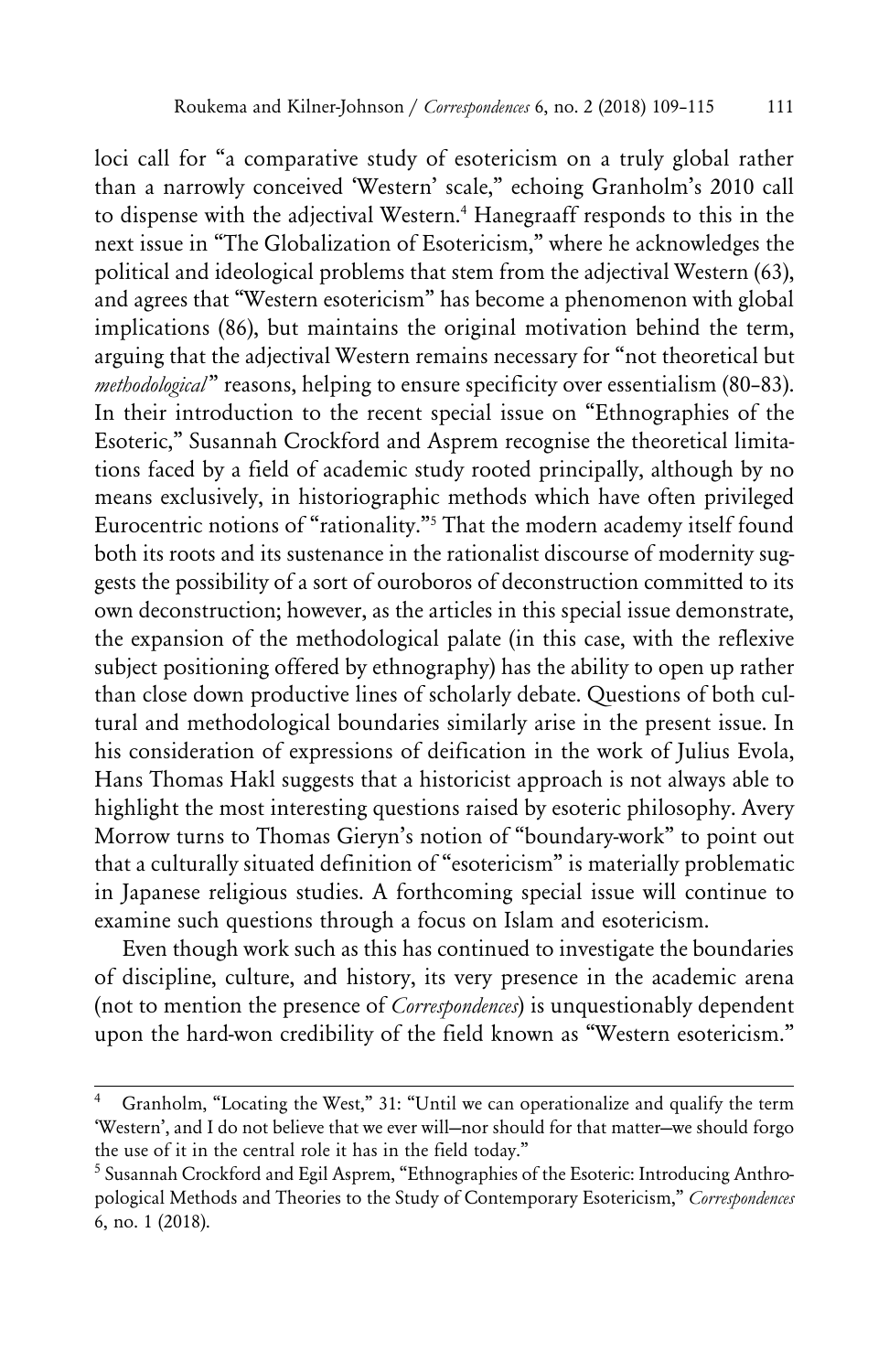There is no denying that the field which this phrase describes offers a sound academic infrastructure to topics and contexts that would have, only a few decades ago, been treated with distrust or utter disregard. As José van Dijck explains in his preface to *Hermes in the Academy: Ten Years' Study of Western Esotericism at the University of Amsterdam*,

By the end of the 1990s, that term [Western esotericism] still caused some eyebrows to be raised. It was not yet so clear to everybody that, far from being a synonym for New Age, the label 'Western esotericism' covered a wide range of important and influential currents in intellectual history from the Renaissance to the present, with roots in Late Antiquity.<sup>6</sup>

The "Westernisation" of Western esotericism has represented, perhaps, a process of what postcolonial theorist Gayatri Chakravorty Spivak would call "strategic essentialism," the manufacture of a collective subjectivity until such time as the individual voice has gained full recognition and expression. Foundational scholars including Antoine Faivre, Nicholas Goodrick-Clarke, and Hanegraaff defined a tradition of Western esoteric thought through a recombinatory lineage of heterodox perspectives. The denominative Western performs a useful function in delimiting the historical and conceptual bounds of a field of study that has indeed been focused largely on phenomena either produced or interpreted/adapted within a "Western" political and cultural sphere. Many of our current understandings are based on historical and discursive currents that took place within European or North American intellectual or religious history, currents that can certainly be called "Western." This framing of Western esotericism as a panoply of nested traditions, influences, and forms which run alongside established historical lines has been key to its recognition and growth.

Yet, in denominating a specifically "Western" esotericism, we risk more being lost than gained. We have no wish to override the very real historical processes that have taken place in the West to develop our very categories of "esotericism" and "occultism", as Hanegraaff has identified.7 However, designed to avoid essentialism, the "Western" often confronts researchers on the geographical and cultural margins with a constructed rigidity that creates

<sup>6</sup> José van Dijck, Preface to *Hermes in the Academy: Ten Years' Study of Western Esotericism at the University of Amsterdam*, ed. Wouter Hanegraaff and Joyce Pijnenburg, 7–8 (Amsterdam: University of Amsterdam Press, 2009).

Wouter J. Hanegraaff, *Esotericism and the Academy: Rejected Knowledge in Western Culture* (Cambridge: Cambridge University Press, 2012). For a quick summary see "Globalization of Esotericism," 64–70.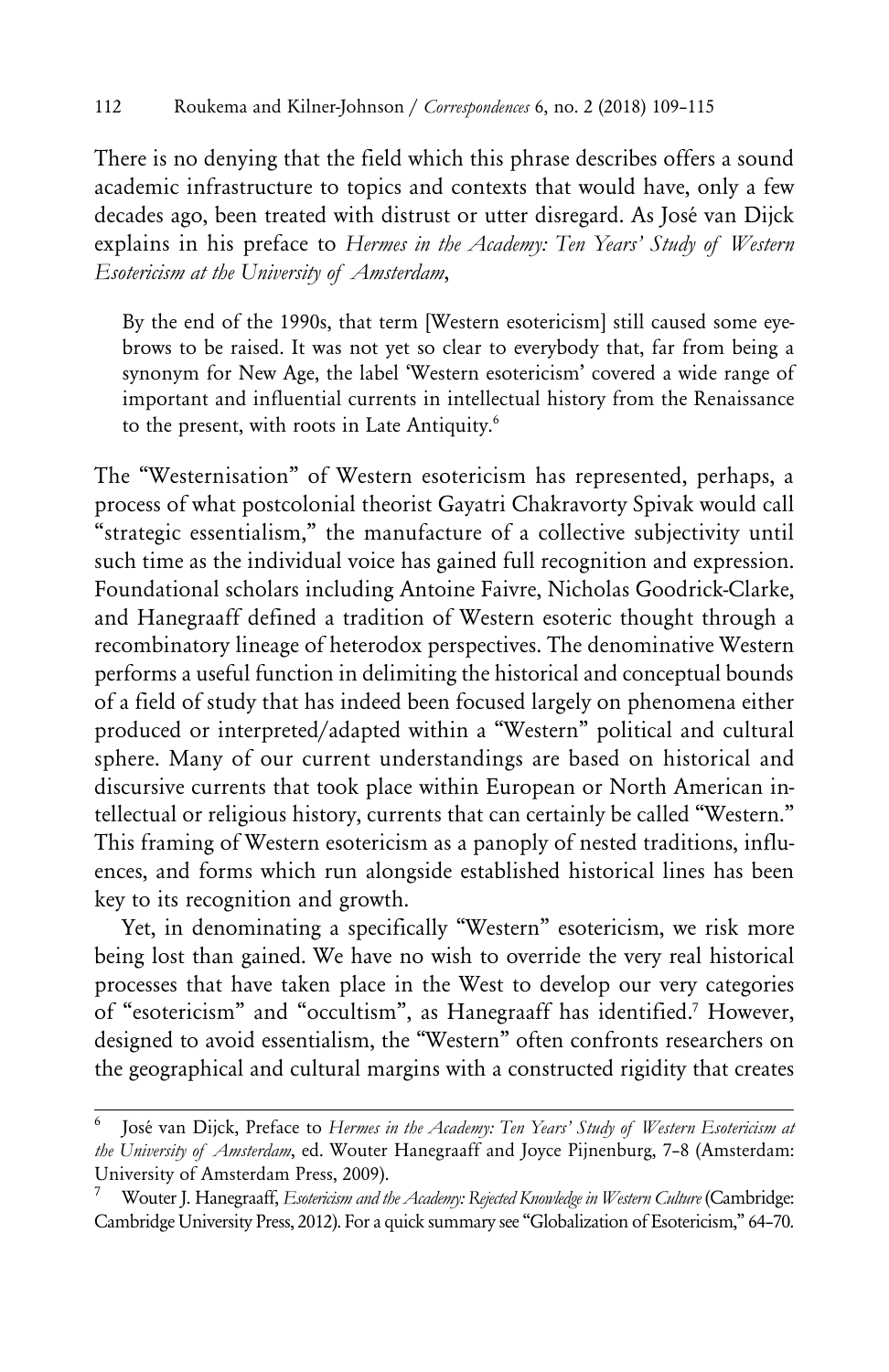problems of classification and comparison: How do we deal with phenomena that emerge outside of a geographically Western context, yet seem somehow related, whether analogically or because of actual cultural influence? Do we include or exclude religious movements and practices clearly influenced by groups/traditions we would otherwise include under the banner of Western esotericism? From the allegorical wanderings of Christian Rosenkreutz to the apocryphal journeys of G.I. Gurdjieff—not to mention the innumerable interfaces and exchanges that brought alchemy, astrology, and ceremonial magic into Europe—the very notion of "Western esotericism" has always implied the presence of its often Orientalised Other, and, in many cases, has depended upon that Other for both its substance and validation. In this regard, Western esotericism provides a curiously resonant counterpoint to contemporary postcolonial critical and cultural theory: here is a tradition that knowingly resists its own centre and frames itself as an outsider among outsiders. "Western" is an adjective that requires an opposite—Northern or Southern perhaps, but primarily "Eastern." This requirement initially seems geographical, and the historicist current in the field of Western esotericism would have us believe that it is an extension of historical realities, but the requirement for opposition is almost entirely linguistic. The other, "Eastern" pole of this dichotomy is even more poorly conceptualised, constructed by largely polemical processes of Orientalisation, as Edward Said has famously shown. It is very difficult to conceptualise any consistent set of descriptors or criteria by which a person, place, or thing might be identified as Eastern, apart from, if one falls into a trap of denomination, everything that is "non-Western." The West–East binary thus reflects a long history of xenophobia and exploitation that remains a catalyst for socio-political tensions today, which emerge from groups and discourses of which *Correspondences* wants no part. It is, moreover, poorly equipped to grapple with and contain the complex global interchange of ideas in the esoteric traditions, particularly in the last two hundred years.

The actuality of global integration and the problematic ideological associations of the term "Western" do not mean it should be ignored entirely. The West–East binary has important roots in the perception of self and society developed by Europeans and European-influenced colonial regions, and thus remains crucial to understanding the cultures of these regions. This opposition should, however, be a research object, not the justification for a methodology. The same holds true, as Granholm has argued, for the use of "Western" in esotericism. Granholm argues the opposite of the historicist justification for the adjectival Western. He notes that esoteric thinkers have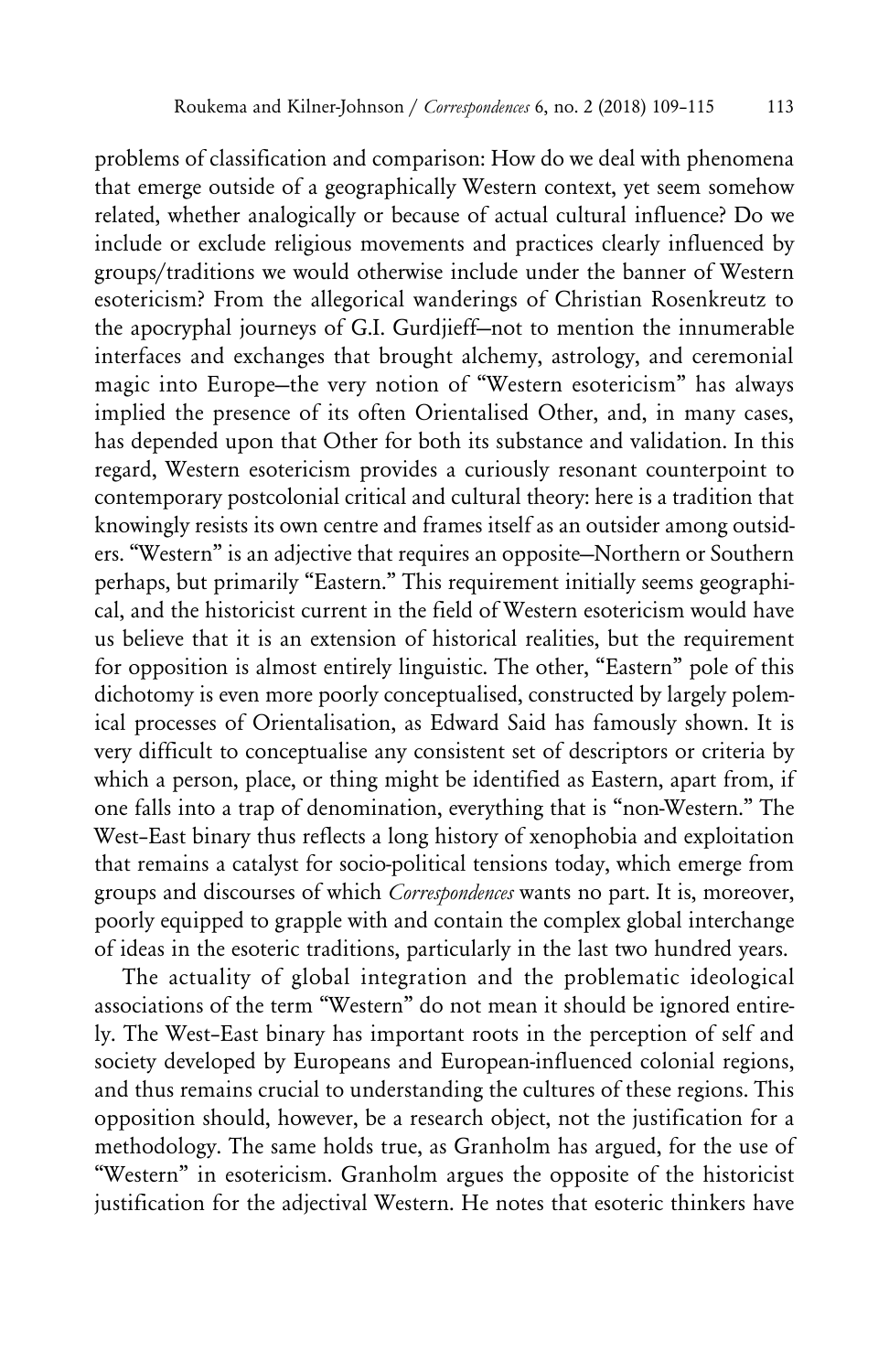tended to "adopt romanticized views" of the "non-Western" other. "The prominence of this romanticizing tendency, combined with the near impossibility to demarcate 'the West' from the 'non-West' in any conclusive and satisfactory manner, suggests that 'Western' is best approached as an internal, emic, category in esoteric discourse."8 Ceasing to delimit esotericism according to a Western pole of an artificial cultural structure would thus allow scholars of esotericism to come closer in perspective to their research subjects, many of whom see esoteric knowledge as perennial and universal and thus, by definition, global (if not inter-galactic).

Yet this, of course, is the very research perspective that the adjectival Western was introduced to prevent, as scholars like Hanegraaff and Faivre attempted, positively in our view, to disassociate the academic study of esotericism from religionist and essentialist approaches.9 *Correspondences*  remains committed to the project inaugurated by these scholars. While we value the perennialist and religionist perspectives of practitioners of all sorts, we have dedicated this journal to skeptical, facts-based research that insists on drawing out historical, cultural, intellectual, conceptual, and sociological specificity as much as it values drawing comparisons between like and unlike traditions. We believe that quality, sustained research of any kind will expose as much difference as it will reveal similarity. We question, however, a key assumption which has been perpetuated by the historicist deployment of what Asprem calls the "negative heuristic" of the adjectival Western. Why must there be an essential relationship between locality and "religionist" or "essentialist" approaches to esoteric phenomena? Can we not resist such methodologies in our research processes without restricting ourselves via the constructed East–West binary? The adjectival Western may have served a purpose in the *historically situated* clash between essentialism and historical specificity, but we do not believe that it must *essentially* do so now. While we readily acknowledge that esotericism can be historically described as a largely Western (if we must use the term) phenomenon, we are not willing to close off opportunities for beneficial discoveries and discussion that may result from comparing traditions with different cultural and locational heritages.

Dropping the "Western" does not excise the Western. The name change is not meant to shift focus but to enlarge it where necessary, avoiding troubling discussions such as those surrounding whether Jewish and Islamic

<sup>&</sup>lt;sup>8</sup> Granholm, "Locating the West," 17.<br><sup>9</sup> External Hangers of Suppose the Suppose of Suppose the Suppose of Suppose that

<sup>9</sup> For Hanegraaff's critique of such approaches, see *Esotericism and the Academy*, 277–314.